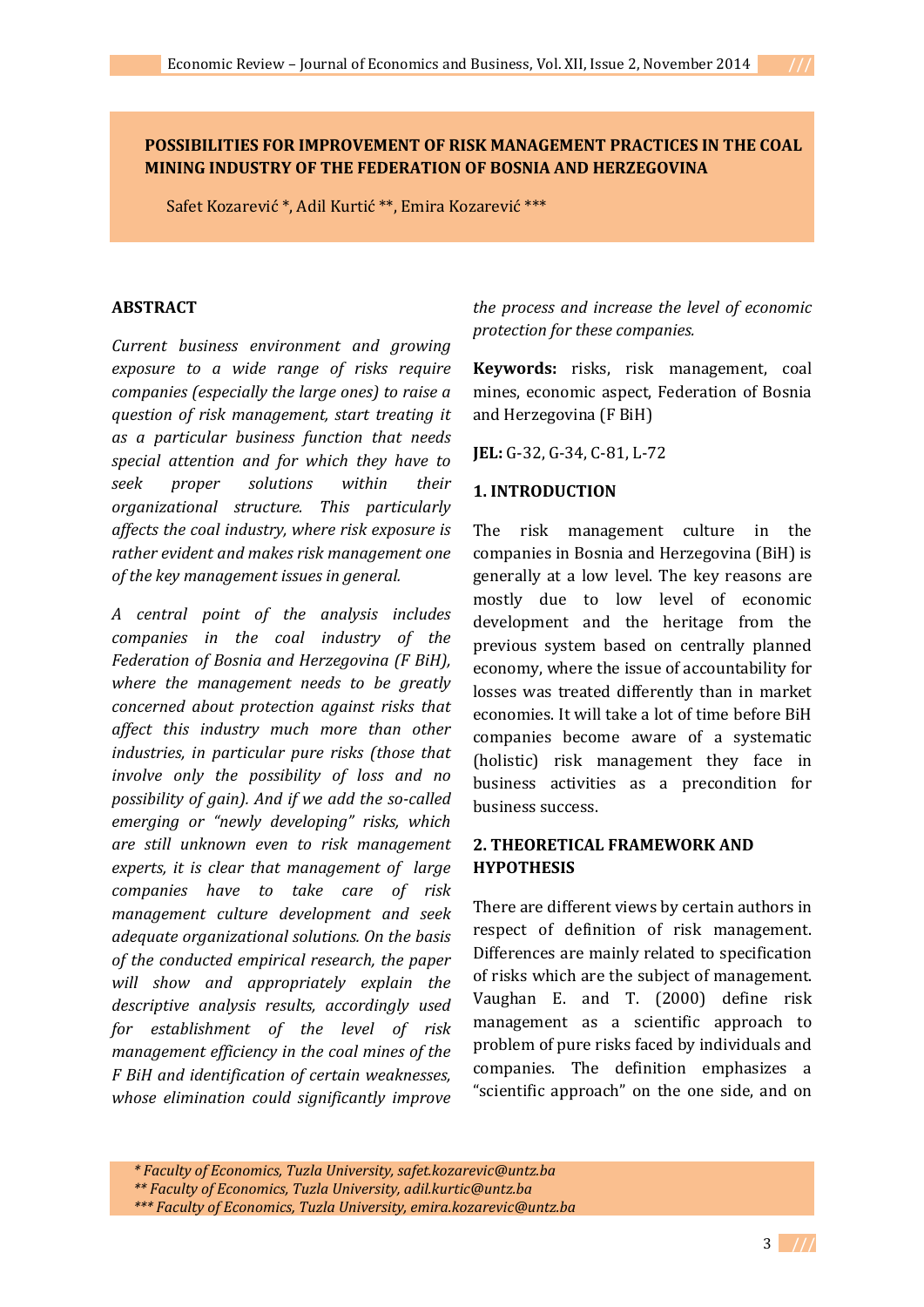the other side "pure risks faced by (large) companies".

A scientifically based approach sees risk management as a process with several stages. As far as the number and content of the stages are concerned, there are different views. For instance, Tweedale and Joy (1997) suggest six stages of a risk management process, as follows: (a) establish the context (including defining the objectives and scope of the risk management process); (b) identify the risks; (c) analyze risks, so as to understand their causes, likelihood, and possible consequences; (d) assess risks, to determine the need and priority for attention given to the event in question; (e) treat risks by planning and undertaking the initiatives in operation, engineering or management, and (f) monitor and review progress and performance. Evans, Brereton, and Joy recommend the same number of stages but with their slightly different contents, as follows: (1) scoping, (2) information gathering, (3) identify risks, (4) analyze and evaluate, (5) treat risks, and (6) reporting and review.

However, generally we can single out the following key stages in risk management (Kozarević 2010, p. 2.8):

- $\checkmark$  risk identification.
- $\checkmark$  risk evaluation,
- $\checkmark$  selection of risk management method, and
- $\checkmark$  implementation of program and evaluation of results.

The risk management process starts with identification of risks, i.e. potential losses. For that purpose it is necessary to research the exposure of companies to property risks, liability risks, loss of income risks, loss of work capability risks, theft risks, etc. In order to identify risks, risk officers have several sources at their disposal such as previous experiences, various types of questionnaires and checklists, financial reports, conducted physical inspections, etc. Identification of risks

is followed by their evaluation, i.e. assessment of potential losses. This stage implies the establishing of loss occurrence frequency, i.e. probability of its occurrence in a specific time period. Besides this, it is necessary to determine the severity (gravity, impact) for each potential loss, i.e. to estimate a possible size of loss. On the basis of established frequency and "severity" of potential losses, they are ranked according to the importance for the risk management program. Moreover, a comprehensive risk management approach requires not only quantitative risk measures but qualitative evaluation of risk as well. Successful qualitative risk management, apart from consultations with experts, requires precise and clear risk management objectives, strategies and practices pervaded by established risk management culture. Accountability at each organizational level must be clearly defined and assigned. Furthermore, based on probability and level of identified potential loss, selection of the method for risk management is done. Methods for risk management are basically divided into methods for risk control and methods for risk financing. In the process, it is necessary to select one or combination of several methods, depending on the funds available for coverage of potential losses. After that, the implementation of the program of measures which need to be undertaken starts as well as the evaluation of results. For that purpose, we first need to give authority to the risk officers so they can implement the program without being disturbed. Also, it is important to inform all the company's employees who will participate in the program on their obligations. For the purpose of better implementation of the program, it is necessary to conduct periodical controls and evaluations of program results, mainly due to potential changes of circumstances taken into consideration in the preparation of the program, and possible mistakes in the implementation of the program.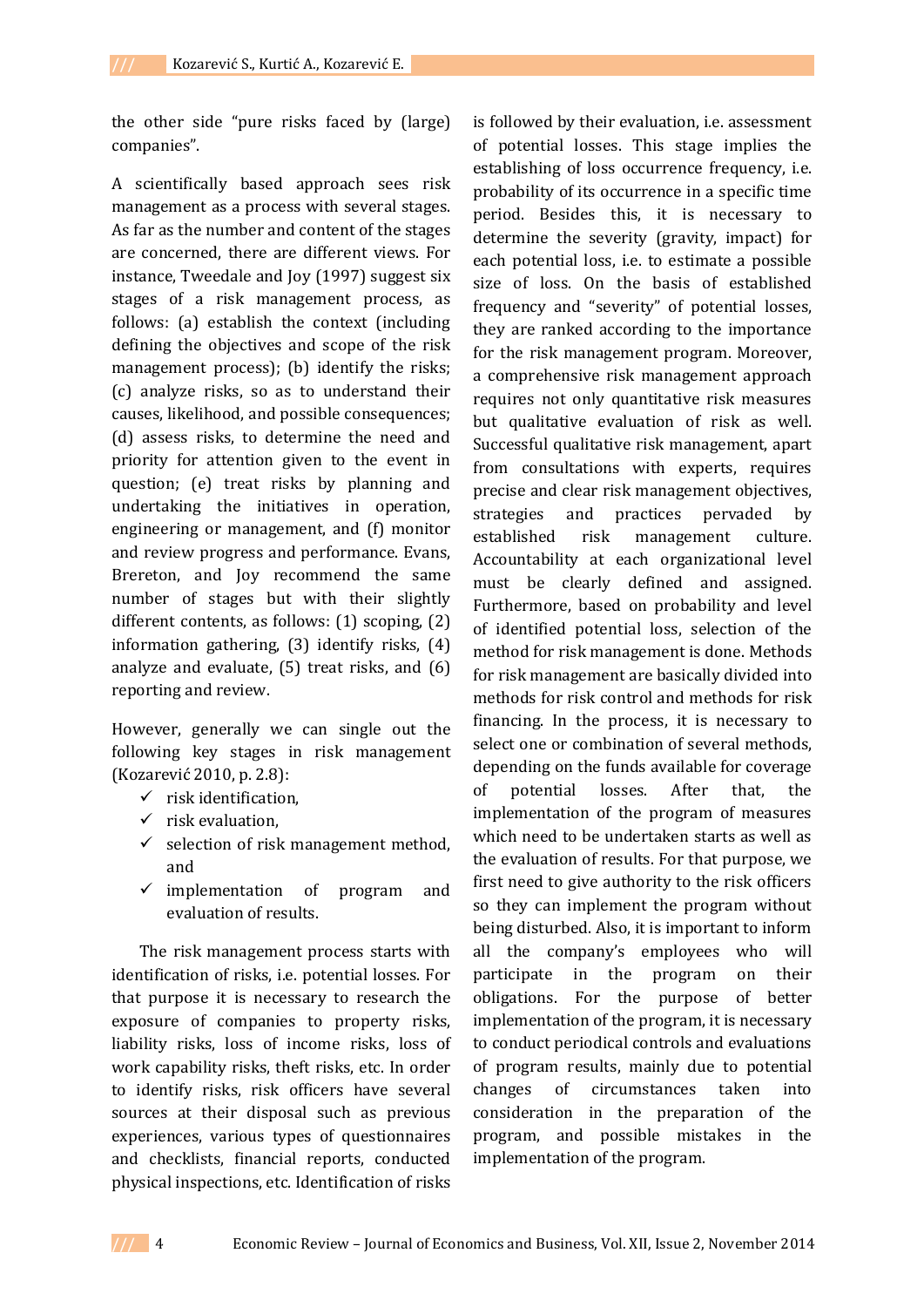Large companies usually have specialized departments within their organizational structure whose main task is to collect information and make decisions in domain of risk management. Managers of these departments, *chief risk officers (CROs)*, are responsible for defining risk management policy by means of preparation of rulebooks for this business field as well as for making risk management information system. However, in order to successfully perform their duty, CROs should not act alone, i.e. they need to have full coordination with other business functions. In other words, in order to reach the company goals risk management departments must have full cooperation with finance, production and other business functions of the company. In doing so, the employees of risk management departments have to gather necessary information from other company departments, not only about pure, but also about other risks the company is exposed to.

Considering risk and uncertainty in the mining industry, Rendu (2000) emphasizes several key resources or fields that generate risks, as follows:

- $\checkmark$  management:
- $\checkmark$  geology and resource estimation;
- $\checkmark$  engineering design;
- $\checkmark$  cost estimation;
- $\checkmark$  environmental impact;
- $\checkmark$  revenue estimation and coal price;
- $\checkmark$  exploration, and
- $\checkmark$  political factors.

In the mining industry there are many factors affecting the likelihood and the consequences which cannot be expressed by numbers, and which need to be expressed by words (Tweedale & Joy 1997). For instance, the consequences of risks can be estimated in the following terms: (a) risks to people, i.e. the numbers of injuries of different severities; (b) risks to property and production, i.e. the monetary value of the damage or production lost; and (c) risks to the environment, the

extent of public reaction. Likelihood can be expressed in terms of the frequency per year, or the expected time between occurrences, e.g. 10 years.

Regarding the main types of risks to which the coal mining industry is exposed, we suggest the following taxonomy (Kozarević et al., 2013, pp. 806-807):

- $\checkmark$  strategic risks;
- $\checkmark$  managerial risks;
- $\checkmark$  operational risks;
- $\checkmark$  financial risks;
- $\checkmark$  market risks, and
- $\checkmark$  political, legal and social risks.

The basic research hypothesis is: "Based on the analysis of the current state of risk management in the coal industry of the F BiH, it is possible to identify the weaknesses whose elimination could significantly improve the risk management process and increase the level of economic protection for the companies within this industry".

# **3. A REVIEW OF PREVIOUS SURVEYS**

Taking into consideration a number of relevant references, it appears that risk management in the coal industry has been the topic of research of many authors worldwide only in the last two decades or even less, regardless of the fact that risks are as old as coal operations in general. Chronologically, Tweedale and Joy's *Risk Management Handbook for the Mining Industry* (1997) gives information which may help coal mining companies' management, departmental personnel, and associated industries in the process of risk management. Because of the inherent hazards of mining as an activity and the complexity of mining machinery, equipment and the associated systems, procedures, and methods, the authors emphasized that it is not possible to be inherently safe. The principal responsibility for the safety of any particular mine and the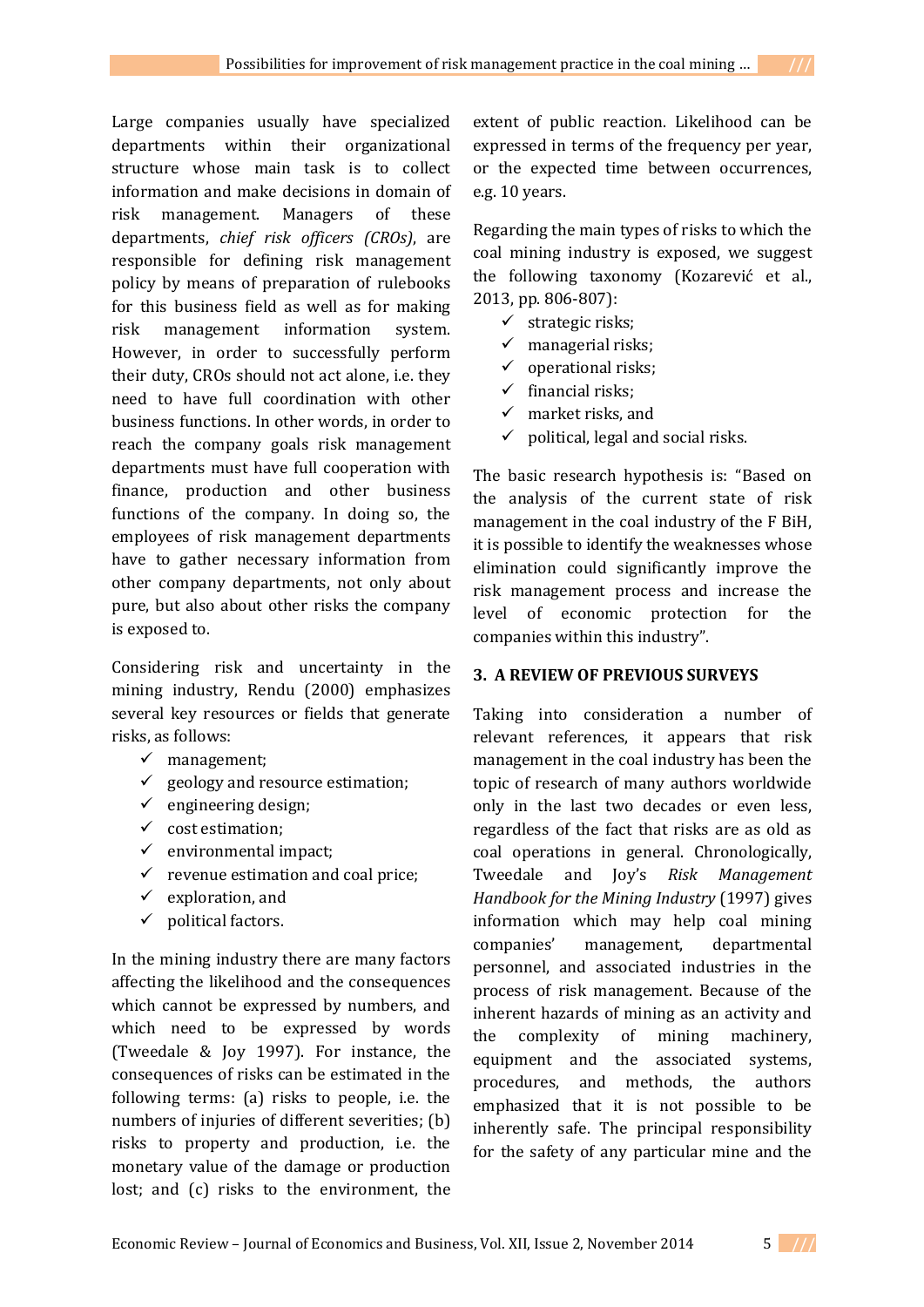manner in which it is operated rest with the management of that mine.

Lind (2005) considered *Analysis of Pillar Extraction Potential* (A-PEP) as a convenient, intelligent tool, based on certain physical, risk, and economic factors, which could be used as a preliminary output indicator in consideration of the secondary extraction support pillars in the Witbank and Highveld coalfields of South Africa. Pillar extraction practices in South Africa have consumed a significant proportion of safety and fatality statistics in relation to its relative output and as a consequence the research was undertaken in local pillar extraction operations and extended to similar operation in New South Wales.

Grayson et al. (2006) found that during the period 1993-1999 no underground coal miners died from fires and explosions in the USA. A record low number of fatalities occurred in the coal industry in 2005 and the industry was poised to continue to make significant improvements. But in January 2006 and since then, three mine tragedies rocked the industry and coal industry fatalities rose to 37 through July of 2006 as compared to 22 in all 2005. As did many constituencies and Congress, *the National Mining Association* called for closer, independent scrutiny of the causes behind the fatalities and how the causes could be addressed and the fatalities prevented. The Association established *the Mine Safety Technology and Training Commission* to independently study the causes of events and fundamental issues that must be addressed in order to move the USA coal industry back into a global mine safety leadership role. Since its creation in March 2006, the Commission has studied the important events and issues. The study rang a clarion call for a new paradigm for ensuring safety in underground coal mining industry, one that focused on systematic and comprehensive risk management as the

foundation from which all life-safety efforts emanate.

Furthermore, Dunbar (2007) conducted a survey whose main purpose was to review the concepts of the descriptive viewpoint that would appear important to decision-making under uncertainty as well as risk assessment, management, and communication in the mining industry. Risk management is risk seeking or, more precisely, risk taking. The mining industry was generally tolerant of financial risks but essentially intolerant of risks involving safety.

In the same year, 2007, Komljenovic and Kecojevic illustrated historical data on the number of fatalities and injuries in surface coal, metal, and non-metal mining operations in the USA and described a systematic risk analysis process for occupational safety and health in the field. Hence, a review of published risk management and assessment applications for various industries was presented and a generalized approach to risk management for occupational safety and health in surface mining was proposed. The approach consisted of several phases, as follows: (1) development of a systematic risk analysis process; (2) establishment of guidelines for selection and implementation of risk assessment methods, and provision of models (templates) for selected methods; (3) characterization of hazards (frequency) and creation of an occupational safety and health hazard database for surface mining; (4) creation of a generic risk matrix for occupational safety and health; (5) development of a structured database for calculation of risk profiles and for facilitation of access and distribution of information, and (6) establishment of criteria for determining the acceptability of residual risks and for identifying unacceptable risks.

Underground coal mining has continually posed significant risks to worker safety and health throughout history. Looking back at the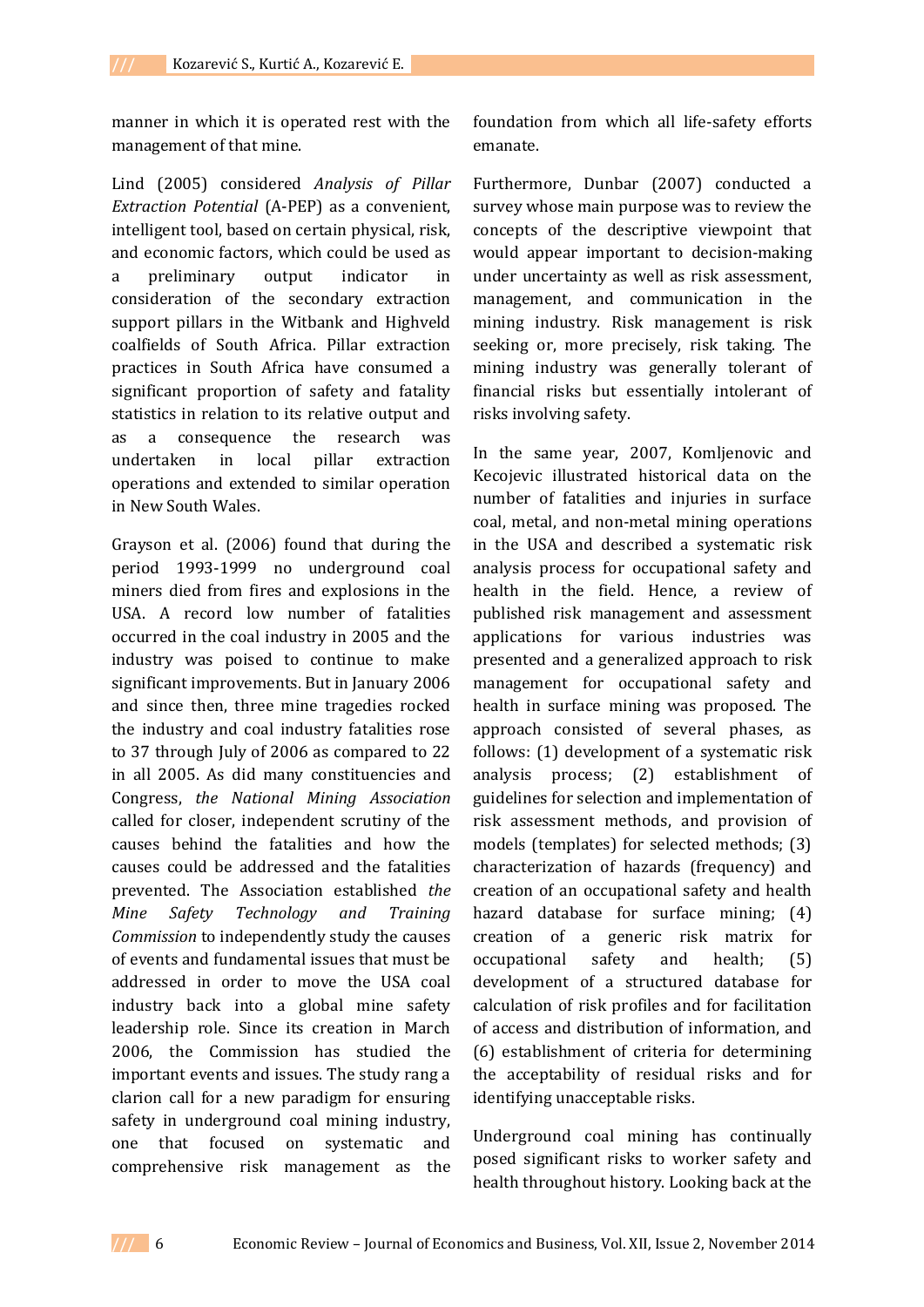coal mining disasters across the world (e.g. collapses, explosions, fires), Mischner and Rothfeld (2009) claimed it was clear that uniform global safety and health standards for coal mining are imperative. The coal mining was regulated regionally such as within the United States (*The Federal Mine Safety and Health Act* of 1977), the European Union (*The European Coal and Steel Community* of 1951/52), Australia (*The Coal Mining Safety and Health Act* of 1999), and China (*Labour Law* of 1994/95). However, these regional regulatory schemes are not equally effective or enforced and they have limited scope and numerous gaps. The authors asserted that the right of coal miners to safety and health protection is universal. They concluded that unless a coal mine safety and health international agency is established, coal miners around the world would continue to have their universal right to safety and health violated.

Cazzaniga et al. (2009) described various types and activities of the mining industry and also the main specialized machinery and equipment. They suggested that the industry is exposed to specific high hazards and risks and these were highlighted in detail for insurance underwriters' appreciation when dealing with the typical engineering insurance coverages for the mining industry.

## **4. METHODOLOGY AND RESULTS**

## **4.1. Sample selection**

In order to perceive the accurate situation related to the risk management processes in ten coal mines in F BiH, a primary research was conducted. A combination of research methods such as interview and survey was used, with a set of previously prepared and structured questions. The questionnaire was divided into nine sections (A-I, Table 4.1), and the survey participants provided answers to a series of questions related to various aspects of risk management. Most of the survey

questions were structured in such a way that the answers are scaled from 1 (the worst) to 5 (the best world practice). Also, some questions included more than one possible answer. Each question allowed for additional comments, observations or suggestions. Based on the same survey, factor analysis was done and key factors for efficiency of risk management in the coal mining industry were recognized (Kozarević et al., 2013, pp. 802- 813), but this paper provides the results of descriptive analysis.

The analysis and gathering of the strategic risk management documentation was conducted for each research unit. Within each mining organization, according to its size and organizational structure, all relevant employees able to provide information on the current state, whose observations are important for evaluation of the entire risk management process (including management, control bodies, auditors, etc.), were invited to participate in the survey, ensuring the overall quality of the research sample.

# **4.2. Results of descriptive analysis and discussion**

There were 121 valid survey responses in total. The survey questions were sent to all mining companies but the smallest organization in F BiH decided not to participate, which did not affect the quality of the data sample. The survey was analyzed using descriptive statistics and relied on relevant respondents' subjective perception of the risk management processes. Table 4.1 shows the summary of major indicators based on survey responses.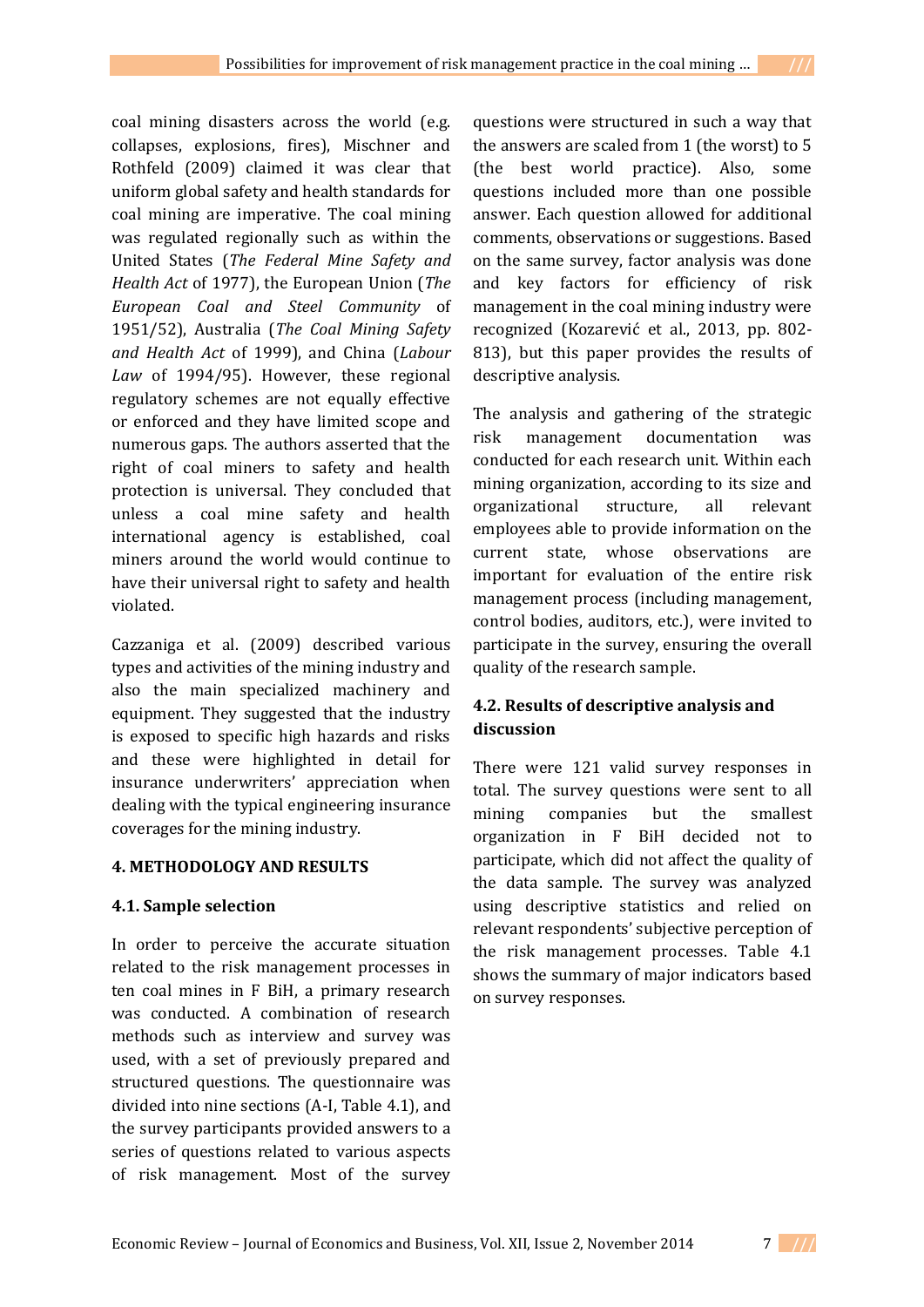## Table 4.1. Basic statistics for the risk management questionnaire

| A - Risk management process                                                                                                                                                                                                        | Mean | Standard<br>deviation |
|------------------------------------------------------------------------------------------------------------------------------------------------------------------------------------------------------------------------------------|------|-----------------------|
| To which extent the company, based on analysis, avoids risks?                                                                                                                                                                      | 3.60 | 0.98                  |
| To which extent the company takes precautionary measures for the purpose of risk prevention?                                                                                                                                       | 3.93 | 1.04                  |
| To which extent other methods of physical risk control are used?                                                                                                                                                                   | 3.76 | 1.05                  |
| To which extent the company consciously exposes itself to risks for which it has no protection system<br>at all?                                                                                                                   | 3.42 | 1.07                  |
| For the employees' personal risk management purposes the company uses insurance, e.g. accident<br>insurance.                                                                                                                       | 3.97 | 0.99                  |
| Risks related responsibilities of supervisory and executive staff in the production process are clearly<br>defined.                                                                                                                | 3.82 | 0.87                  |
| B - Strategic risks                                                                                                                                                                                                                | Mean | Standard<br>deviation |
| The Risk Strategy is based on reliable information.                                                                                                                                                                                | 3.54 | 0.96                  |
| In strategic decision making the company considers risks indicated in the Risk Strategy.                                                                                                                                           | 3.42 | 1.29                  |
| The company's Risk Strategy is based on adequate analyses.                                                                                                                                                                         | 3.37 | 1.20                  |
| C - Managerial risks                                                                                                                                                                                                               | Mean | Standard<br>deviation |
| Organizational structure of the company is adapted to the risks the company is exposed to, i.e. it is<br>organized in a way that allows efficient risk management?                                                                 | 3.51 | 0.83                  |
| There is an adequate communication between management and directly involved employees<br>regarding risk-related information.                                                                                                       | 3.50 | 0.86                  |
| Risk management control system is clearly defined, supported by proper procedures and<br>implemented according to the risks.                                                                                                       | 3.20 | 1.00                  |
| D - Operational risks                                                                                                                                                                                                              | Mean | Standard<br>deviation |
| To which extent safety and protection at work are defined by procedures/protocols resulting from<br>risk assessment?                                                                                                               | 3.89 | 0.77                  |
| Identification and evaluation of risks related to safety at work is conducted regularly.                                                                                                                                           | 4.03 | 0.82                  |
| Reports on completed identification and evaluation of risks related to safety at work are regularly<br>delivered to competent managers.                                                                                            | 3.94 | 1.04                  |
| Company's environmental impact risks in a sense of ecological and other damages are evaluated and<br>there is an adequate policy related to reduction of environmental impacts.                                                    | 3.46 | 0.84                  |
| The rescue team (or the so-called "squad") continuously train and improve its capabilities.                                                                                                                                        | 4.08 | 0.98                  |
| The company has installed an information system that allows uninterrupted flow of information<br>necessary for risk management.                                                                                                    | 3.17 | 1.16                  |
| The company has adequate and protected data bases created for risks information archive.                                                                                                                                           | 2.89 | 1.17                  |
| The company has defined procedures for reduction of strike and working operation interruption<br>effects in order to maintain business continuity in crisis situations                                                             | 3.01 | 1.21                  |
| The company is capable of business operating in conditions of weather disasters, for instance under<br>heavy snowfall and low temperatures.                                                                                        | 3.97 | 0.77                  |
| E - Financial risks                                                                                                                                                                                                                | Mean | Standard<br>deviation |
| The company has adequate procedures (an established control system) that can guarantee quick<br>response to business irregularities generating financial losses (such as fraud, embezzlement, non-<br>transparency, etc.).         | 3.53 | 0.85                  |
| The company is capable of identifying a wide spectrum of financial risks?                                                                                                                                                          | 3.34 | 0.95                  |
| Risk management is an integral part of investment projects planning in terms of analysis of major<br>risks to which the projects are exposed.                                                                                      | 3.35 | 1.04                  |
| F - Market risks                                                                                                                                                                                                                   | Mean | Standard<br>deviation |
| The company has an adequate response to competitor's new technologies.                                                                                                                                                             | 3.04 | 1.07                  |
| The company is capable of identifying the risks related to sales function (for example, coal demand<br>reduction).                                                                                                                 | 3.45 | 1.09                  |
| The company is able to promptly identify the risks in the supply market.                                                                                                                                                           | 3.27 | 0.93                  |
| The company is prepared to expand to the new markets based on production improvements.                                                                                                                                             | 3.14 | 1.00                  |
| The company has resources for mitigation of the effects of disruption in the economy (recession,<br>stagnation, inflation trends, etc.).                                                                                           | 2.50 | 1.00                  |
| G - Political, legal and social risks                                                                                                                                                                                              | Mean | Standard<br>deviation |
| The company is capable of identifying the political environment changes which directly influence the<br>business.                                                                                                                  | 3.05 | 1.18                  |
| The company is prepared for an adequate response to social environment changes, such as protests<br>in the region that can disrupt transportation of goods, vandalism, main business partners on strike,<br>traffic blockade, etc. | 2.86 | 1.08                  |
| The company is prepared to accept legal environment changes and has an opportunity to adapt to<br>such changes (for instance, amended legislation).                                                                                | 3.52 | 0.96                  |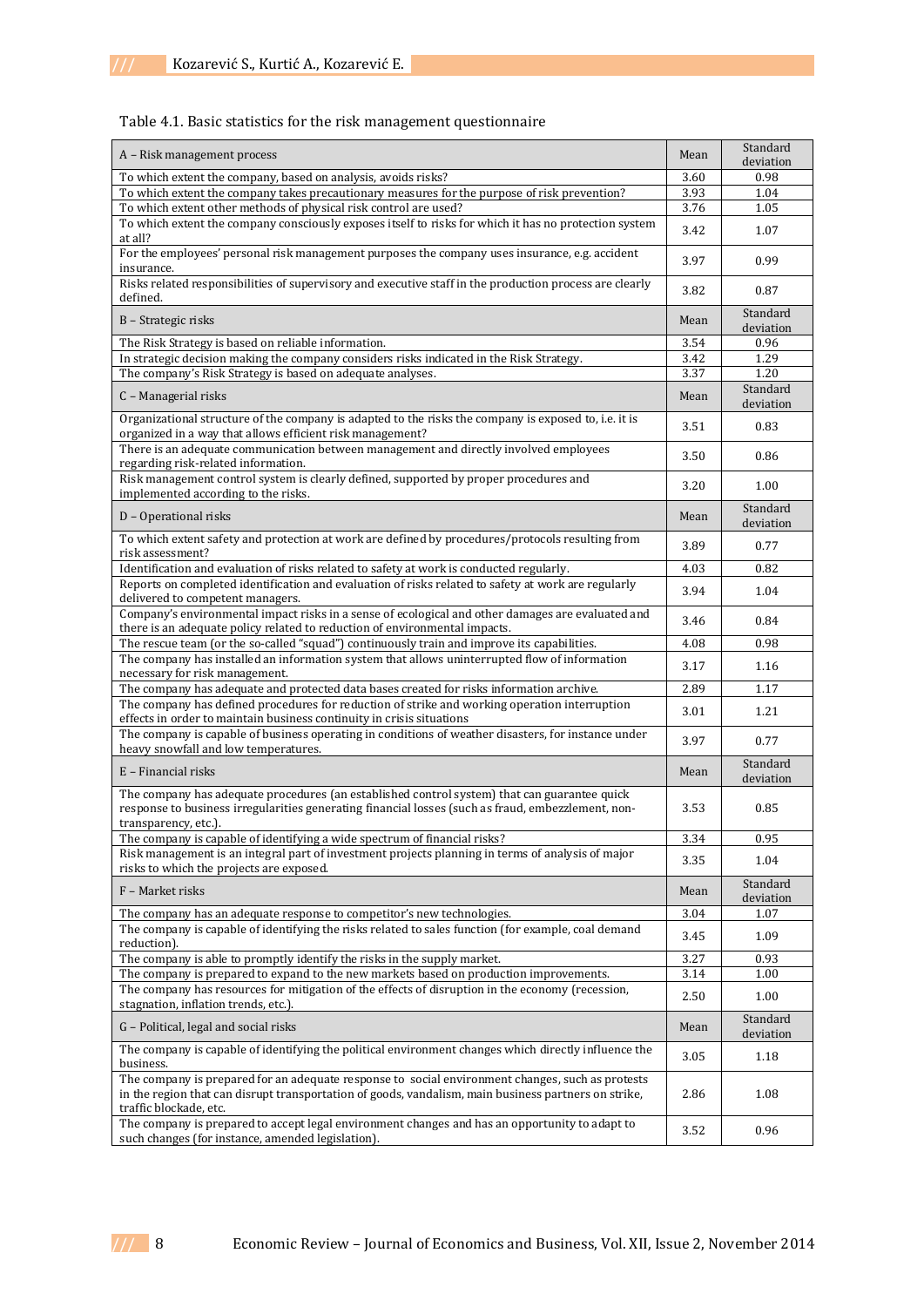| H – Risk management resources                                                                                                                                                                                                               | Mean | Standard<br>deviation |
|---------------------------------------------------------------------------------------------------------------------------------------------------------------------------------------------------------------------------------------------|------|-----------------------|
| The company has prepared an adequate budget for risk management projects.                                                                                                                                                                   | 1.95 | 1.08                  |
| All requirements for risk management integration into business process are met without introducing<br>a new system of business process monitoring and reporting.                                                                            | 2.66 | 1.00                  |
| The company has the permanent research staff in charge of risk management, competent for<br>adequate application of risk identification techniques, measurements, control and risk financing for<br>the purpose of achieving the set goals. | 2.34 | 1.08                  |
| The risk management process is implemented with great concern and pilot projects aiming to help in<br>experience-based knowledge acquisition are introduced.                                                                                | 2.39 | 1.00                  |
| Awareness of employees about risk management and their attitudes towards the implementation of<br>new techniques are changed, which improves the business process.                                                                          | 2.82 | 1.05                  |
| The company invests in technology that supports risk management, like reporting software, risks<br>data base, etc.                                                                                                                          | 2.74 | 1.10                  |
| I – Risk management implementation                                                                                                                                                                                                          | Mean | Standard<br>deviation |
| There is an understanding within the company that the costs related to risk management system<br>development are justified in relation to the benefits brought by the system.                                                               | 3.03 | 1.04                  |
| The company takes all necessary steps to inform its employees on risk management significance and<br>the Risk Strategy.                                                                                                                     | 3.00 | 1.11                  |
| The company conducts continuous staff training via its participation in seminars and workshops in<br>the field of risk management (e.g. training for the ISO 31000:2009 standard).                                                          | 2.83 | 1.15                  |
| The company uses the services of external (independent) experts in order to improve risk<br>management and educate its staff for the work in this field.                                                                                    | 2.74 | 1.12                  |
| How satisfied are you with risk management process effectiveness in your company?                                                                                                                                                           | 3.02 | 0.84                  |

*Source: The authors' survey results*

## **4.2.1. Risk management process**

Methods used by the mining companies in F BiH for risk identification are shown in Figure 4.1.

mostly based on various business reports, while more demanding risk identification techniques (questionnaires, interviews, flow charts, etc.) are rarely used.



Figure 4.1. Risk identification methods in the mining companies of the F BiH

Obviously, risks are primarily considered as business risks and their identification is

The risk measurement methods used in the mining companies are shown in Figure 4.2.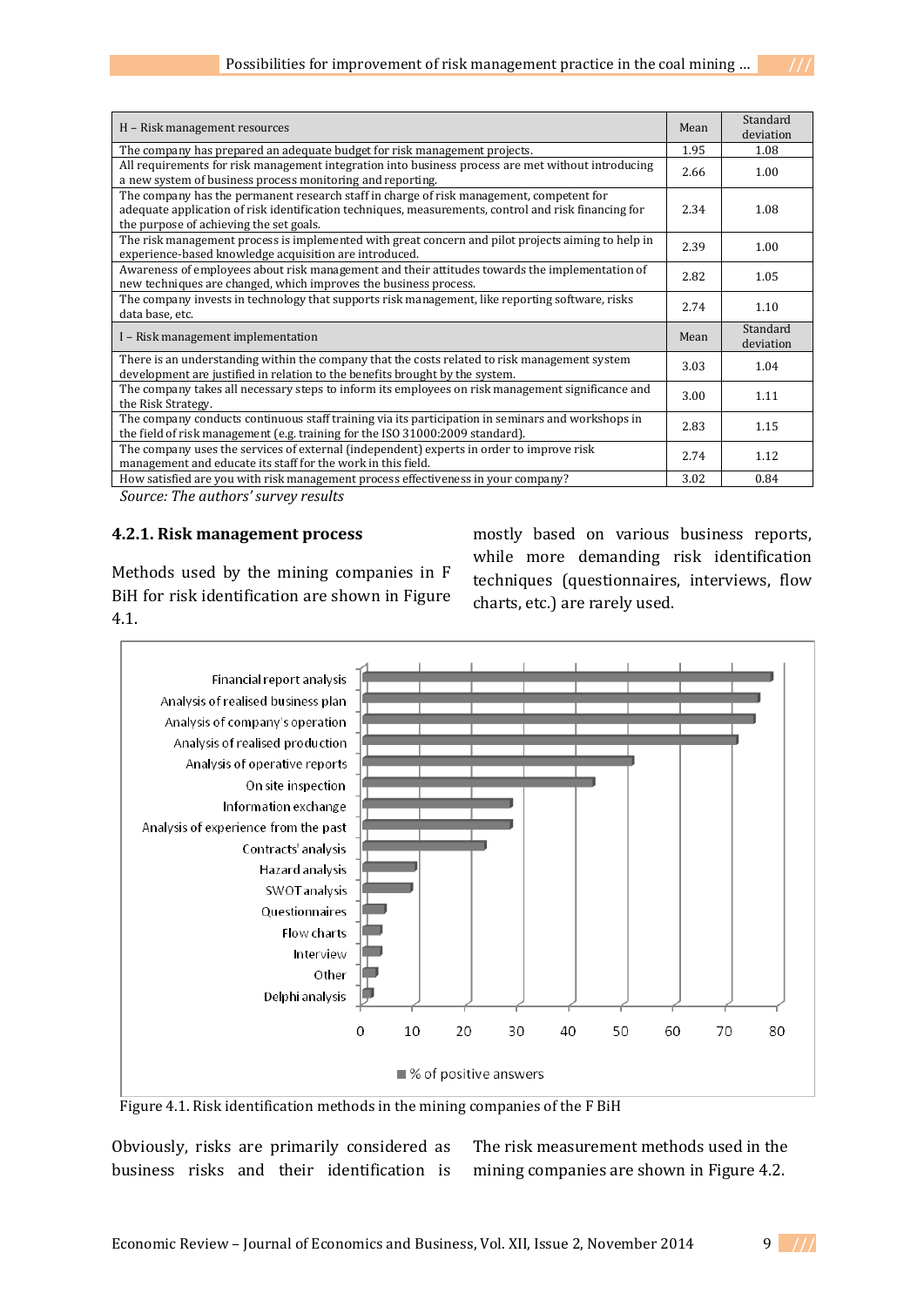

Figure 4.2. Risk measurement methods in the F BiH mining companies

Risk measurement is mostly based on the analysis of previous experiences, so there is a lack of more serious approaches that include application of statistical methods, probability theories, etc.

Based on the completed evaluation of risks in the mining companies, the following *risk management measures* can be taken:

- *Prevention* measures against the occurrence of accidents (installation of fire fighting systems, methane detection systems, video surveillance, security service, stock separation, etc.) – 80.17% positive answers.
- *Education of employees* that allows reduction of likelihood of accident occurrence (e.g. education in the fields of protection at work, rescue and firefighting) – 69.42% positive answers.
- $\checkmark$  Suppliers are required to provide *performance guarantees* – 61.98% positive answers.
- *Bank guarantees* are used for contracts for the supply of goods and services – 56.20% positive answers.
- Purchasing *insurance* (i.e. concluding appropriate insurance policies) – 29.75% positive answers.
- $\checkmark$  Contracts for the execution of works define supplier's accountability for damages caused by such works (both material and injuries at work) – 24.79% positive answers.
- Establishing *capital reserves* for accidents – 13.22% positive answers, etc.

Basically, the above mentioned answers indicate that the most commonly used measures are preventive and educational, while certain types of guarantees are requested from business partners (supplier and bank guarantees). On the other hand, insurance as a risk financing method is marginalized, and capital reserves are rarely formed for accident cases, which is diametrically opposite to the financial firms' method of operating.

The mining companies of the F BiH use the following instruments of *transfer of risk* to business partners: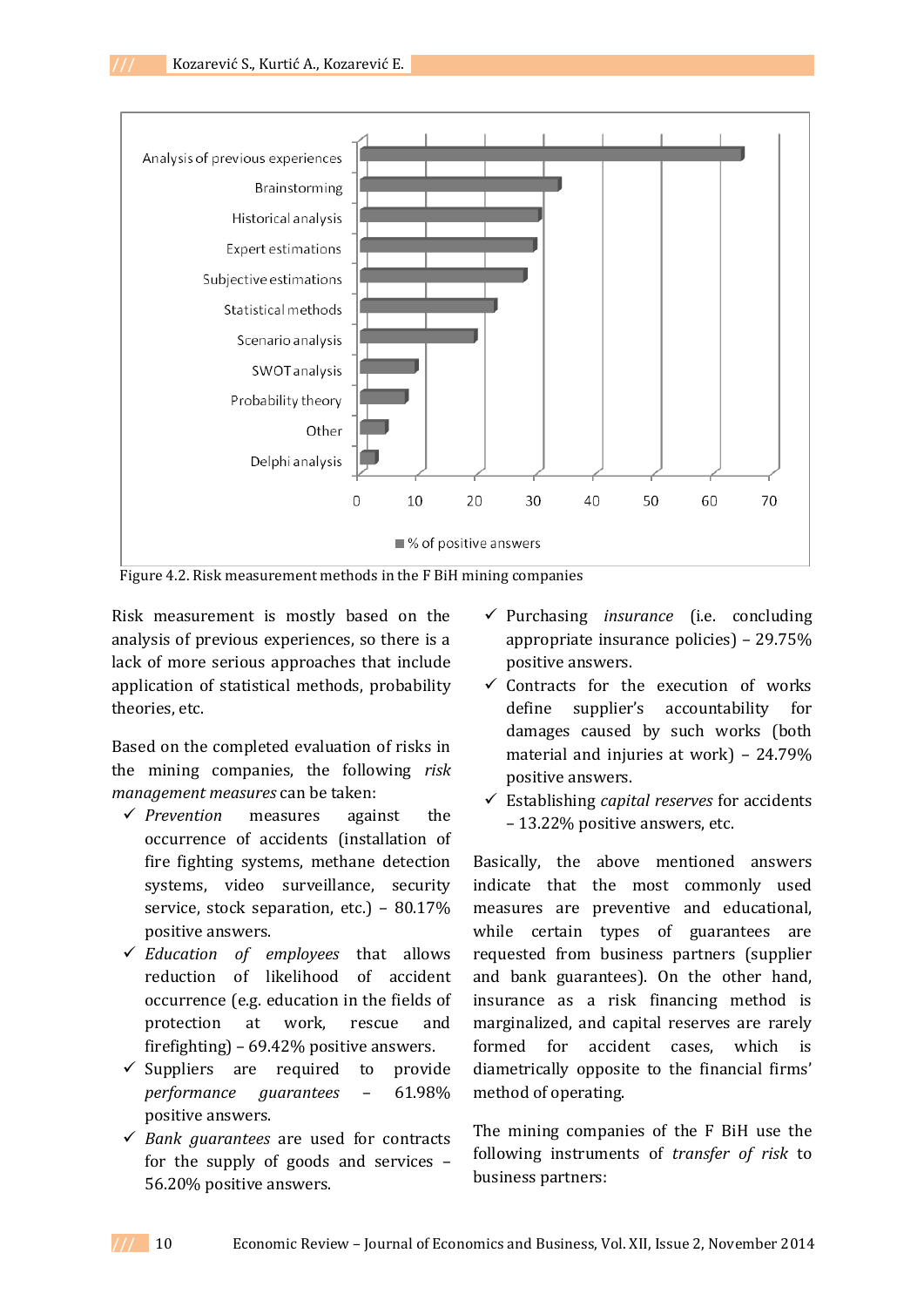

Figure 4.3. Risk transfer instruments in the F BiH mining companies

Therefore, the mining companies frequently use bank and performance guarantees as the instrument of transfer of risk to business partners.

Many *participants* are involved in the process of (active) risk management, as Figure 4.4 shows.



Figure 4.4. Participants in the risk management process in the F BiH mining companies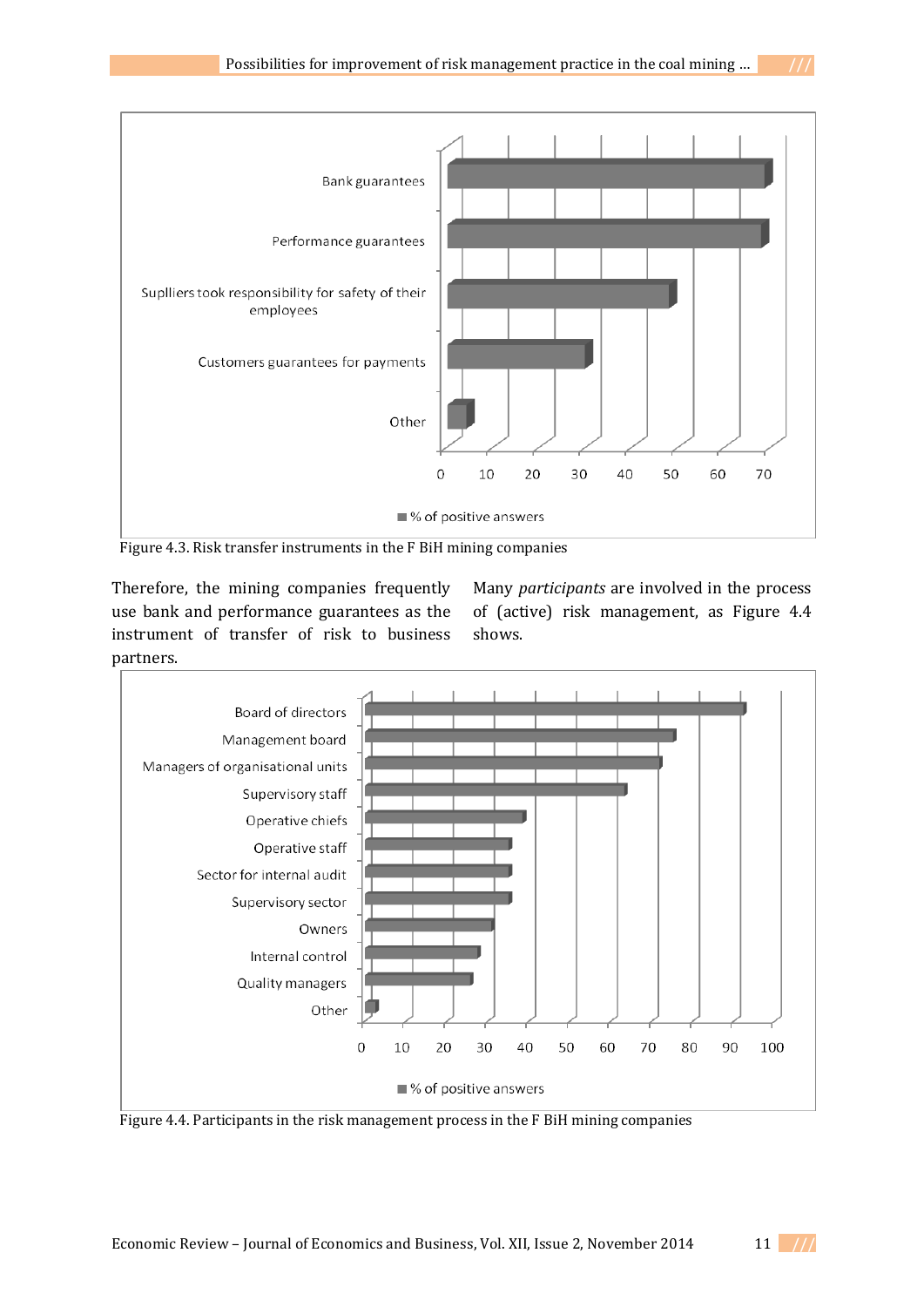Apparently, different management departments and levels take care of risk management in the F BiH coal mining companies and, moreover, there is no systematic approach to this issue.

Risk management in the mining companies is organized in the following way:

- $\checkmark$  one person in charge of risk management (e.g. insurance administrator) – 5.93% positive answers;
- $\checkmark$  several employees (dealing with insurance affairs, occupational safety employees, security service, etc.) in charge of risk management – 89.83% positive answers, and
- $\checkmark$  other 4.24% positive answers.

A number of 15.52% positive and 84.48% negative answers were given to the question whether or not a mining company has an organizational unit responsible for risk management. However, the issue of risk management is based on a fragmentary approach, so the insurance or occupational safety departments are seen as risk management organizational units, as provided by law.

#### **4.2.2. Strategic risks**

Thirty per cent positive and 70.00% negative answers were given to the question whether or not a mining company has a legally stipulated document called the "Risk Strategy". Practically, it means that most of the mining companies do not have an adopted "Risk Strategy", despite the legal obligation to do so. The reason lies in non existing risk management departments in these mining companies.

The following participants are involved in the "Risk Strategy" development process, in those mining companies where such a strategy exists (Figure 4.5):

Therefore, the respondents' opinions on the "Risk Strategy" are deeply divided. Besides, adoption of the strategy is not *de facto* based on a holistic (integral) approach nor does it recognize co-relations and mutual dependency among various risks to which the mining companies are exposed.

#### **4.2.3. Managerial risks**

Slightly over half of the respondents (56.03%) believe that the mining companies' organizational structure is adapted to the risks they are exposed to in their operation. Only 0.86% of the respondents think they are not adapted at all. The answers vary from very low adaptability (13.79%) to "not too low but insufficient" (24.14%) and "fully adapted"  $(5.17\%)$ .

Half of the respondents think that there is sufficient and adequate communication regarding information on risks between management and employees directly linked with such risks. Only 7,76% considers the communication completely adequate. Some 27.59% of the respondents think it is insufficient, and 13.79% estimate the communication is at a very low level. The number of those who claim that adequate communication between management and employees directly linked to risks does not exist at all is almost irrelevant (0.86%).

There is a wide range of answers regarding the control system in risk management (is it precisely defined, is it supported by appropriate procedures and implemented in proportion with the risks). Only 5.17% of the surveyed persons gave a completely affirmative answer, meaning the control mechanisms are in compliance with the leading world practices. A slightly smaller number of people (4.31%) offered an extremely negative answer, meaning the control functions are not defined at all, nor are they implemented in proportion with the risks.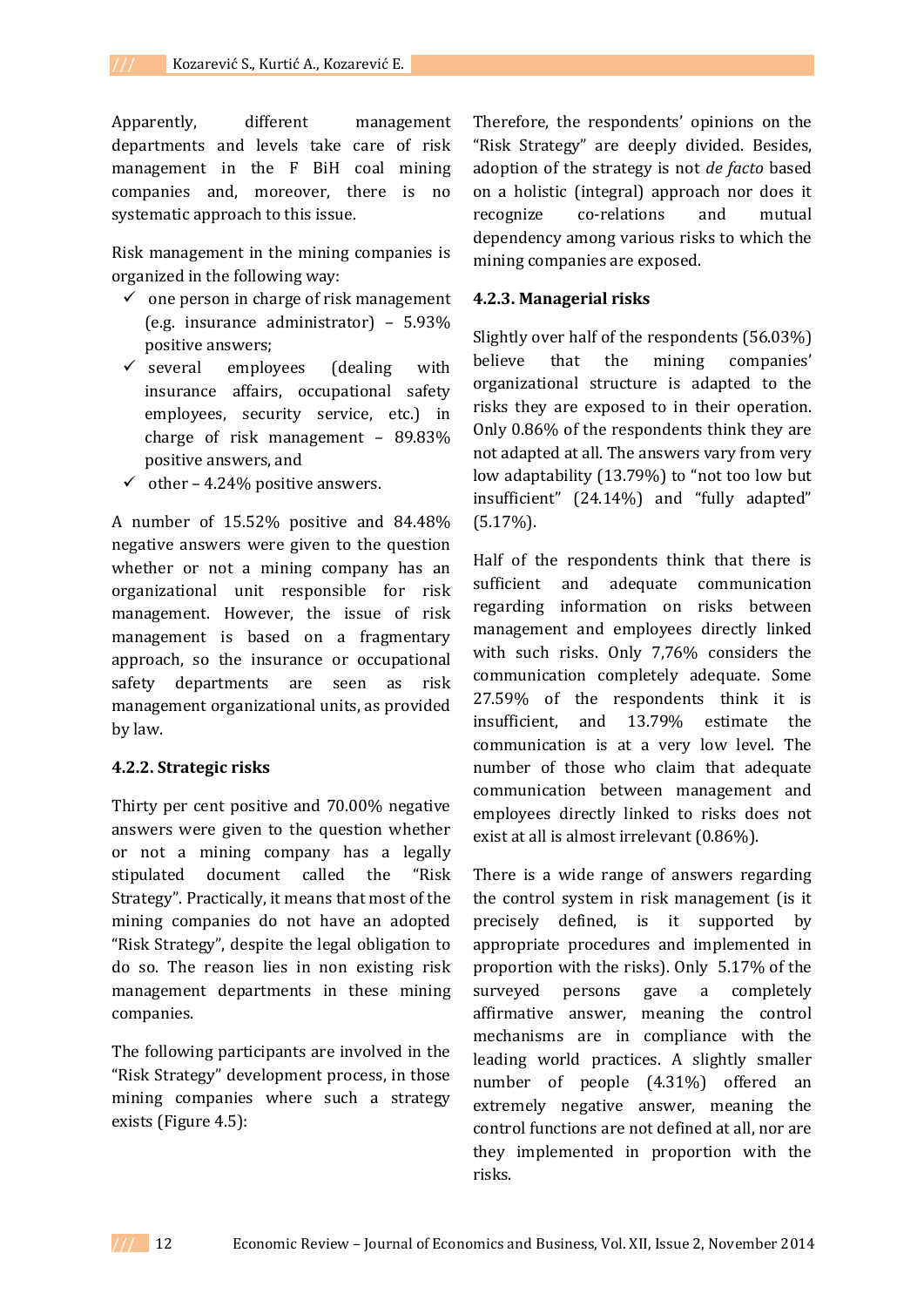

Figure 4.5. Participants in the "Risk Strategy" development in the F BiH mining companies

Some 23.28% believe the control system is barely defined; 25,86% think it is neither too little nor sufficiently defined, and 41.38% consider the control system sufficiently defined, supported by appropriate procedures, and implemented in proportion with the risks.

# **4.2.4. Operational risks**

A number of 4.13% of the surveyed persons think that safety and protection at work are barely defined by procedures/protocols based on risk assessments, 23,14% believe they are neither too little nor sufficiently defined, 52.07% think the procedures are sufficiently defined, and 20.66% think they are completely defined. Only a few mining companies are trying to define the procedures/protocols in the domains of risk management and protection at work through the introduction of ISO standards (ISO 9001:2008), while others mostly rely on the legally stipulated rulebooks.

Safety at work in mining companies is usually seen as a task of the occupational safety departments, as defined by the Law on Mining. Surveyed persons' opinions on the continuity of identification and evaluation of risks related to safety at work vary in a range of 16.67% of those who believe it is insufficient, 51.67% who see it as sufficient, and 28.33% that think it is done constantly. Only a small number of respondents (1.67% each) believe that permanent identification and evaluation of risks related to safety at work does not happen at all or is limited to a very small extent.

The question of whether the reports on identification and estimation of risks related to safety at work are continuously submitted to authorized officials was answered as follows: 35.54% believe it is done sufficiently, the same percentage (35.54%) think it is done completely, 19.83% claim it is neither rare nor sufficient, 5.79% think it is very rare, and 3.31% considers this task not being accomplished at all.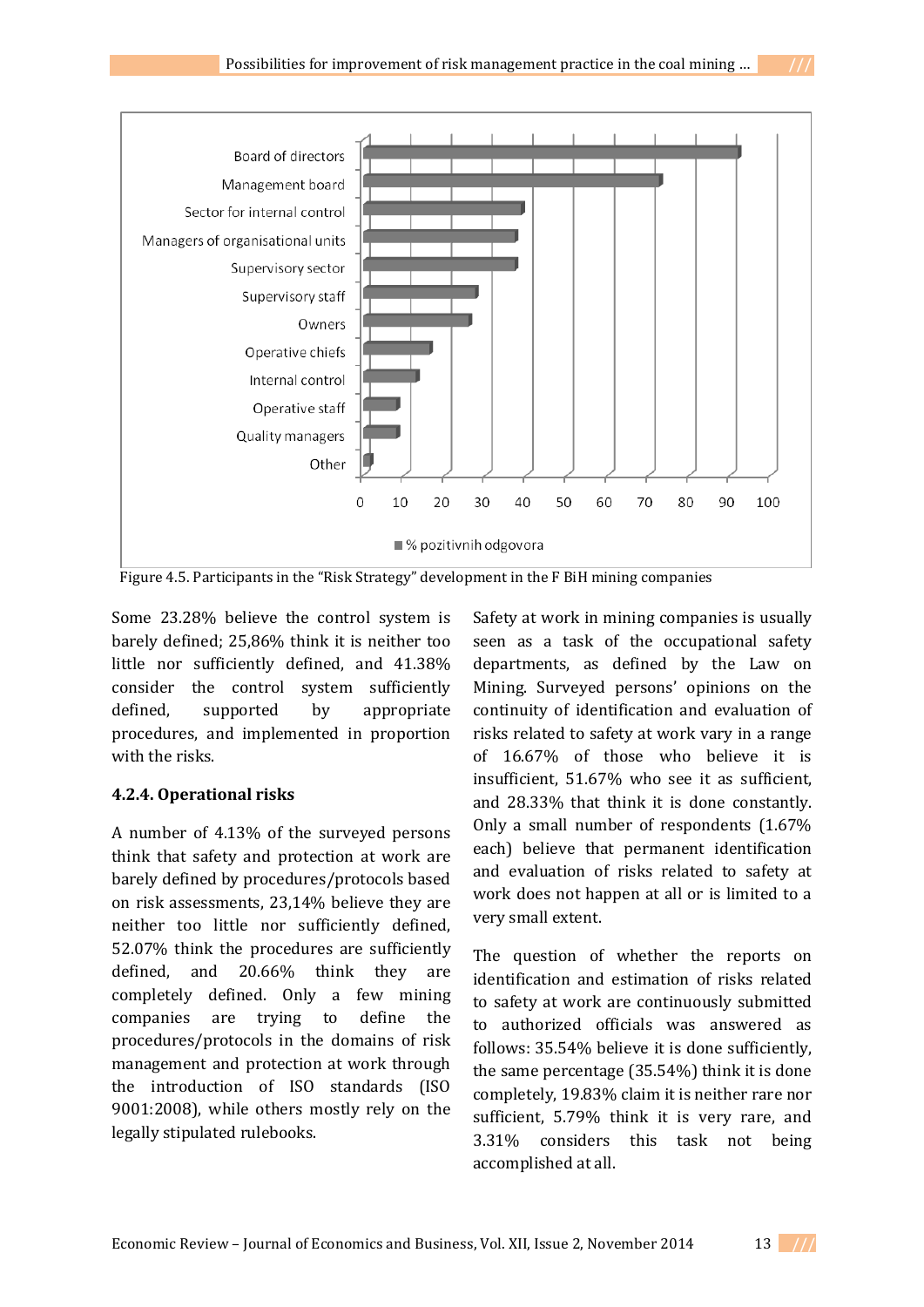Regarding risk assessment of mining companies' impact on the environment and the implementation of adequate environmental impact reduction policies, 0.84% of the respondents think that such assessment and the policy are not implemented at all, 15.97% believe it is done very rarely, 23.53% think it is not so rare but is still insufficient, 55.6% believe it is done sufficiently, and only 4.20% consider it is done to the full. The risks of mining environmental impacts are formally dealt with through the communication with respective government bodies such as water management community; however, the level of protection in this area is apparently inadequate.

As many as 86.55% of the surveyed persons think the rescue team (squad) continually works on self-education and training (52.10% believe it is sufficient and 34.45% see it as to the full). The remaining respondents believe the team (squad) is trained very rarely or not constantly at all, and some of them think it is not so rare but is certainly insufficient (13.44 total respondents).

Although the existing information systems in the F BiH mining companies are used for other purposes, there is a possibility of their use for risk management as well. However, the adequacy of the existing information systems in a large number of mining companies is questionable due to the lack of proper software solutions. The existence of appropriate data protection, in the sense of risk databases in the F BiH mining companies is doubtful, and the situation is even more difficult due to evident obstructions among the employees.

It is very uncertain whether the mining companies do have appropriately defined procedures for reducing labor strike effects, which is partly caused by poor assessment of the management. In fact, there are defined procedures related to the maintenance or monitoring of mine cave safety parameters

(gas parameters, water level, condition of mining premises, etc.) in underground excavations. The analysis of answers to this question shows that mine cave exploitation in the F BiH coal industry is able to function under bad weather conditions, which is not the case with open-pit exploitation (landslides, water inflow, etc).

## **4.2.5. Financial risks**

The F BiH coal mining companies have established a financial control system based on the following measures:

- $\checkmark$  Control of cash dealings is performed (control of payments, finance papers, special inventories, etc.) – 94.02% positive answers.
- $\checkmark$  Control of cash flows is performed (control of financial transfers, control of modes of payment, etc.) – 88.03% positive answers.
- $\checkmark$  There is an established system of minimum, maximum and optimum stocks – 22.22% positive answers.
- $\checkmark$  There is a control of product and material flows within the company – 80.34% positive answers.
- $\checkmark$  The stocks are properly stored, preventing financial losses due to accident occurrence – 47.86% positive answers.
- $\checkmark$  Estimation of the property value is conducted, indicating that way its real value – 46.15% positive answers.
- $\checkmark$  Estimation of the buyers' solvency is performed and further business activities are based on such assessment – 32.48% positive answers.
- $\checkmark$  None of the above mentioned 3.42% positive answers.

While 7.63% of the respondents consider that the mining companies fully apply adequate procedures that can ensure rapid reaction towards the irregularities in business operation causing financial losses, 52.54% believe that such procedures are applied to a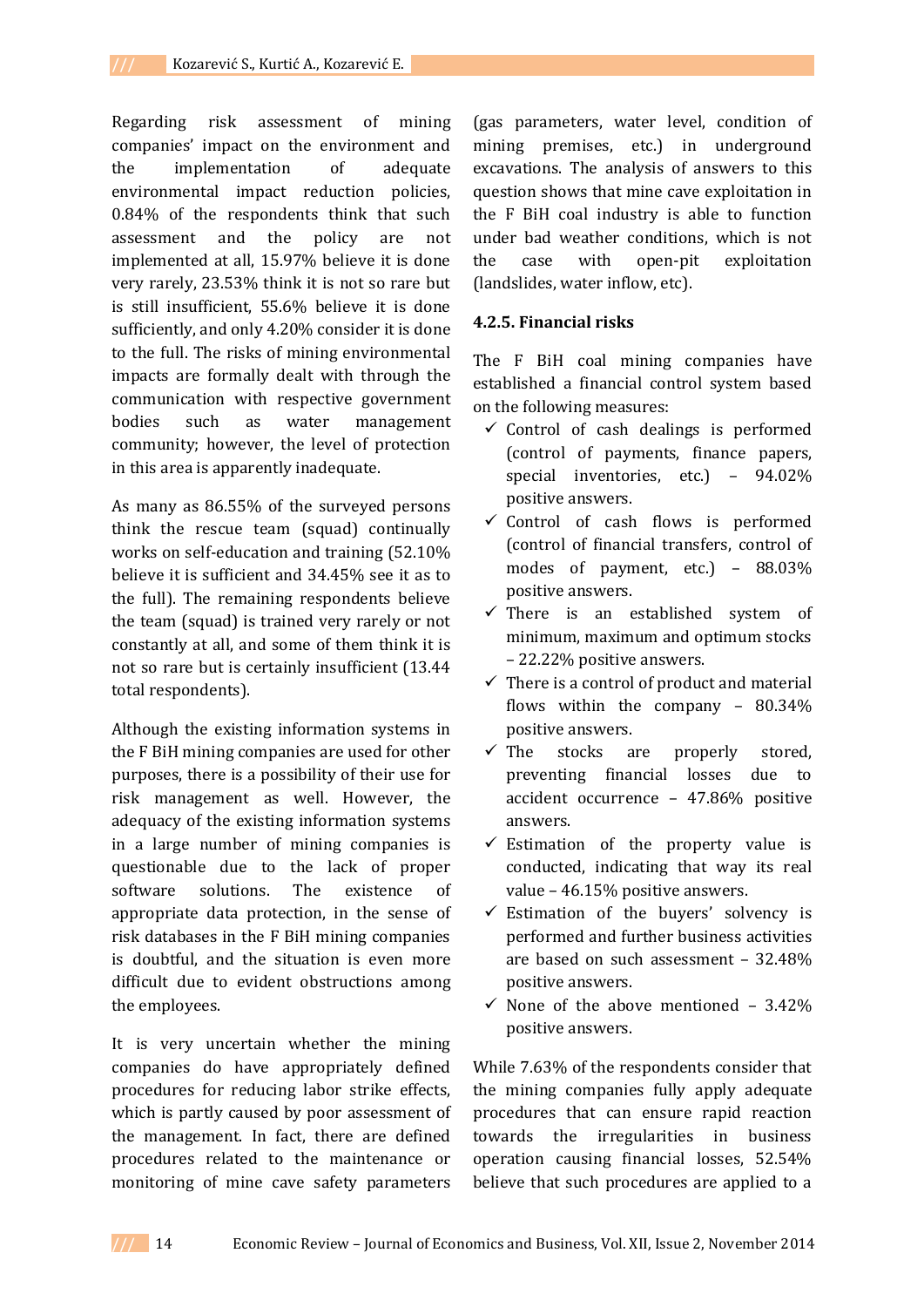satisfactory extent. Some 27.12% think the procedures exist but insufficiently, 11.02% believe they are at a very low level, and 1.69% claim the procedures do not exist at all.

Only 2.56% of the surveyed persons think that changes of the exchange rates, interest rates, suppliers' position on the market, prices of products and services required for uninterrupted business functioning are not observed by the mining companies at all; 18.80% think they exist but at a very low level; 27.35% see them as existing but still insufficient; 44.44% believe that such changes are observed sufficiently, and 6.84% believe that companies completely observe these changes.

Only 10.26% of the respondents think the mining companies absolutely take risk management into account in the investmentproject administration. Most of them (41.03%) believe that risk management is an integral part of the investment project development in terms of evaluation of risks for the projects at a satisfactory level. Some 27.35%, 16.24% and 5.13% of the respondents think risks are an integral part of the mining companies' investment projects insufficiently, at a low level, or not at all, respectively.

# **4.2.6. Market risks**

Since most of the mining companies belong to JP Elektroprivreda BiH dd. Sarajevo (Public Enterprise Electric Utility of BiH), investment planning is done at the corporation level. However, the mining companies clearly do not have an entire or at least adequate response to the introduction of new technologies by the competition.

Coal demand planning for different periods (annual or three-year plan) is also done at the corporation level. A number of 14.29% of the surveyed persons think the mining companies of the F BiH are fully capable of identifying the risks related to sales function (such as

reduced coal demand), 43.70% believe the risk identification capability is at a satisfactory level, 20.17% see it as not too low but still insufficient, 16.81% judge it to be at a very low level, and 5.04% think that such capability does not exist at all.

Accordingly, 5.13% of the respondents consider the mining companies fully capable of prompt identification of risks in the supply market, 41.88% believe such capability is sufficient, 31.62% think it is not too low but is still insufficient, 17.95% believe it is at a low level, and 3.42% think it does not exist at all.

The mining companies can place the existing production to current customers but there is an obvious need for reconstruction in order to increase the volume of production and, consequently, to expand into new markets. Continued demand, competitive production, and coal prices are seen by mining companies as the best answer to the impacts of economic disturbances, such as recession, stagnation, inflation tendencies, etc.

# **4.2.7. Political, legal and social risks**

The respondents in general do not believe that the mining companies are ready to identify future changes of the political environment which directly affect their operation (only 12.50% think the mining companies' responsiveness is in line with the leading world practices, while the remaining answers are widely dispersed).

The mining companies are not considerably prepared to react adequately to the changes in social environment, such as traffic blockades, rally, labor strikes, etc.

The answers related to legal changes also point out mining companies' general incapability to anticipate possible legislative changes and find appropriate practical solutions.

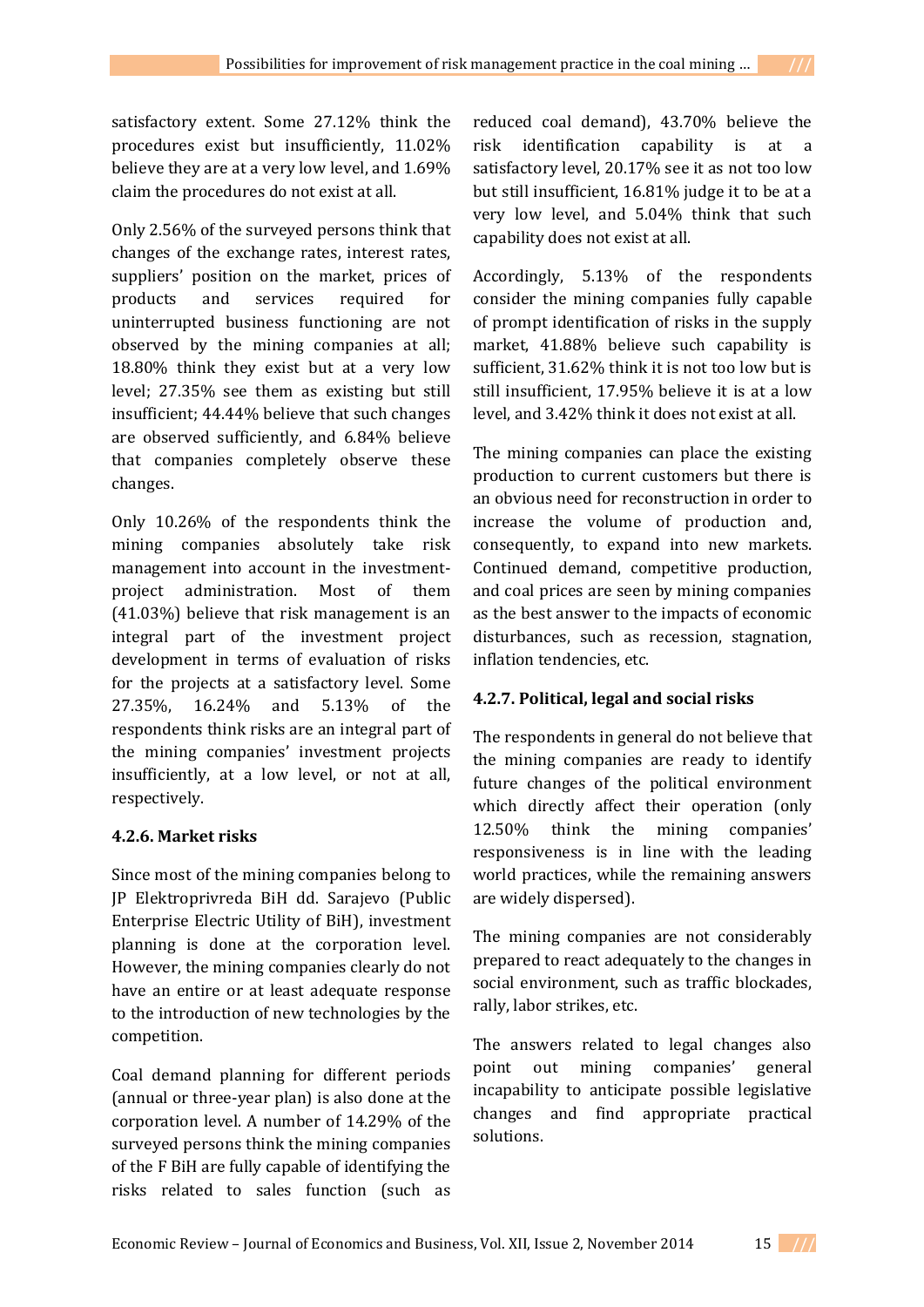## **4.2.8. Risk management resources**

Apparently, the most difficult situation is related to the budget for risk management projects, commonly deriving from unawareness of this aspect in the mining companies operation.

Based on the acquired replies, we can conclude that requirements for risk management integration into the business process are not met, since such an action requires a higher level of coordination between management and production, meaning between the work environment in a mining cave and top management.

Basically, the mining companies do not have the permanent research staff in charge of risk management, and these tasks are mostly seen as a responsibility of the internal audit division, audit board, and management. There is a shocking detail of 21.01% of the respondents who believe the risk management process is not implemented with proper attention at all, and there are no pilot projects which should facilitate acquisition of experience-based knowledge.

The remarks related to the level of employees' awareness of risk management and their attitude towards the introduction of new techniques that improve business operations are disturbing, which is a consequence of insufficient education and investments into development of the general risk management culture.

Despite the modest level of investments in information technologies, those activities are led from the corporation level as well, so the acquisition of software is considered to be the final stage of operations rather than basis for development of the risk management process.

#### **4.2.9. Risk management implementation**

Only 4.35% of the respondents believe the mining companies are fully aware of justifiability of risk management system development expenses in regard to the benefits provided by the system. Some 33.91% think that such awareness is at a satisfactory level, 29.57% believe the mining companies insufficiently understand that such expenses are justified because of the benefits, 24.35% consider the level of awareness very low, and 7.93% believe the mining companies do not comprehend these relations at all.

As a general rule, the mining companies do not undertake all the necessary steps to inform their employees on the significance of risk management and the "Risk Strategy". Clearly, the F BiH mining companies in general are not sufficiently focused on permanent employee education in the field of risk management, such as ISO 31000:2009 standard. Only 4.17% of the respondents draw level of the practice of the existing mining companies with the leading world practices in the field, with the average rating of 2.83. Also, the average rating of independent external risk management experts hired by the mining companies is relatively low, only 2.74. The reason lies in general impression of the most of respondents (79.49%) who believe that such engagement are insufficient, at a very low level, or do not exist at all.

Most of the surveyed persons are not satisfied with the effectiveness of the risk management process within the mining companies  $(70.08\%)$ .

# **5. CONCLUDING REMARKS AND RECOMMENDATIONS**

Based on the above mentioned, we can conclude that the general research hypothesis is confirmed. This means that the analysis of the existing situation in the field of risk management in the F BiH coal mining industry allows the identification of weaknesses. Their elimination could significantly improve the risk management process and increase the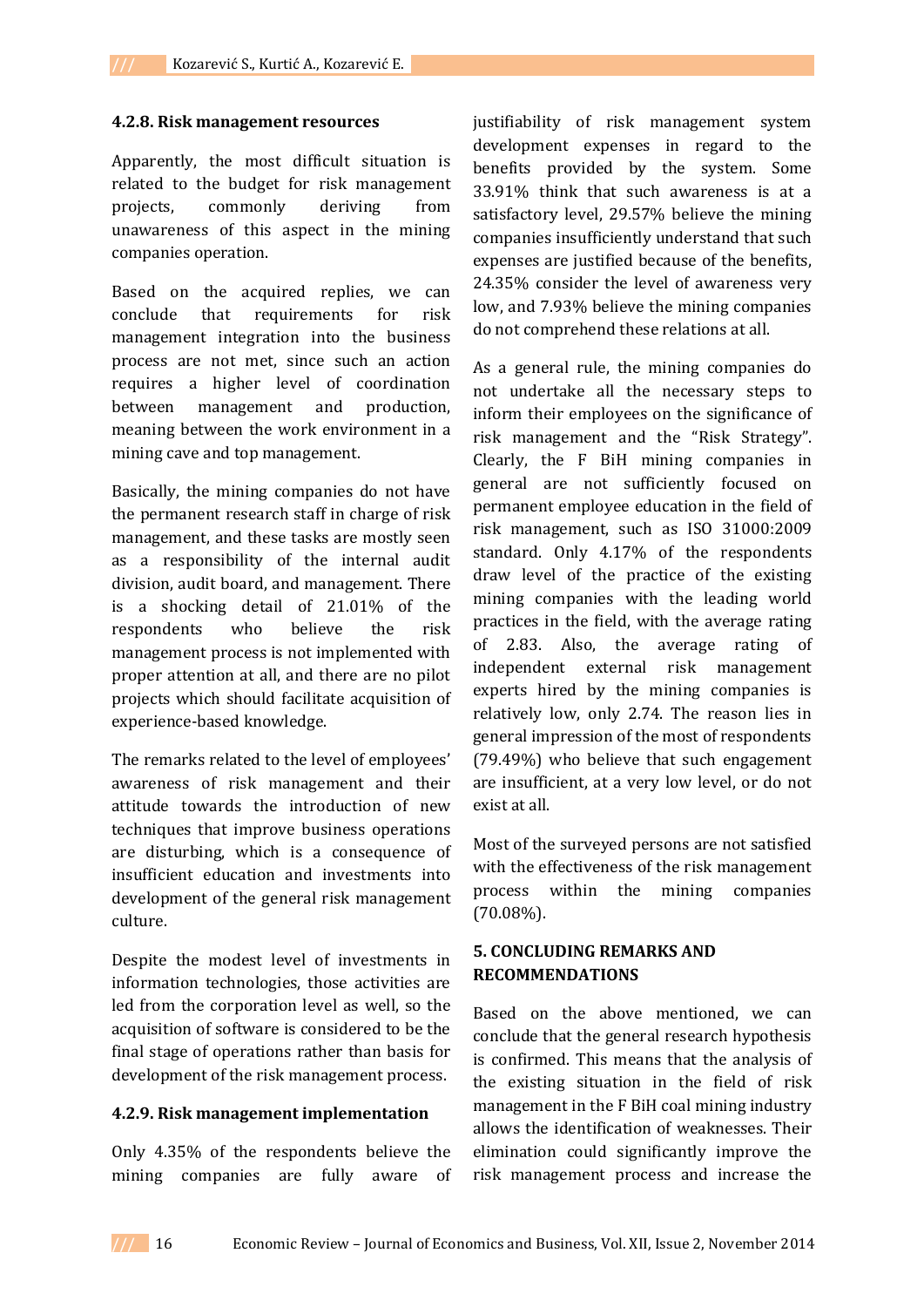level of economic protection in these companies. To be precise, as large companies or companies highly exposed to risks (particularly pure risks), the mining companies should be a model for other BiH commercial entities in the sense of risk management approach. Of course, we cannot say that mining companies neglect the issue; however it is still far from a systematic (holistic) approach necessary for achieving the best possible results. It is most visible in the stages of identification and evaluation of risks, which are still based on some basic techniques, without getting into a more serious analysis. Prevention is the most important among risk management techniques due to the specific risks in coal mining industry. Regarding risk financing

methods, the main weakness lies in excessive risk retention without previously prepared reserve funds for these purposes. The implementation of the risk management program is another specific problem because neither organization nor accountability related to risk management in mining companies has been resolved adequately.

The fact that most of the mining companies do not have a legally stipulated act - the "Risk Strategy" – that should serve as a legal framework for risk management regulation clearly illustrates the approach of mining companies' managements to systematic risk management. And for the mining companies that have developed such a document, it is questionable whether it was based on a serious analysis and to which extent it has been used as a risk management framework.

The existing organizational structure of the mining companies is not entirely adapted to the risks they are exposed to, which makes risk management even more difficult. This is particularly evident in vertical communication which does not allow an adequate exchange of information, which is crucial for the effective risk management process. The control system

in risk management has been neither fully defined nor supported by proper procedures.

A great deal of consideration is dedicated to operational risks, which makes a positive side of the current risk management in mining companies. Therefore, the procedures related to safety and protection at work, identification and measuring of occupational risks, exchange of information in this field, education and training of rescue teams, as well as readiness to work under bad weather conditions are highly rated. The situation regarding the environmental risks is not so good, as well as the risks related to adequacy and safety of the existing information systems.

The financial risk management in the mining companies is based on classic financial control techniques and procedures that are not completely reliable in terms of a rapid reaction to irregularities in business operations, which can cause financial losses. In the sense of market risks, the mining companies show less "fear" from the risks related to product sales, which is logical bearing in mind the high level of coal demand. On the other hand, the risks related to competitors' introduction of new technologies, risks in the supply market, risks related to the expansion into new markets, and particularly the risks related to economic disturbances require significant improvements in the field of risk management. A similar situation is with political, legal and social risks.

The risk management resources and implementation are the main obstacles and require important improvements. Apparently, the budget for risk management projects is inadequate, requirements for risk management integration into a business process are not met. There are no researches in the field of risk management, risk management awareness among the employees changes slowly, and there are no investments in new technologies which would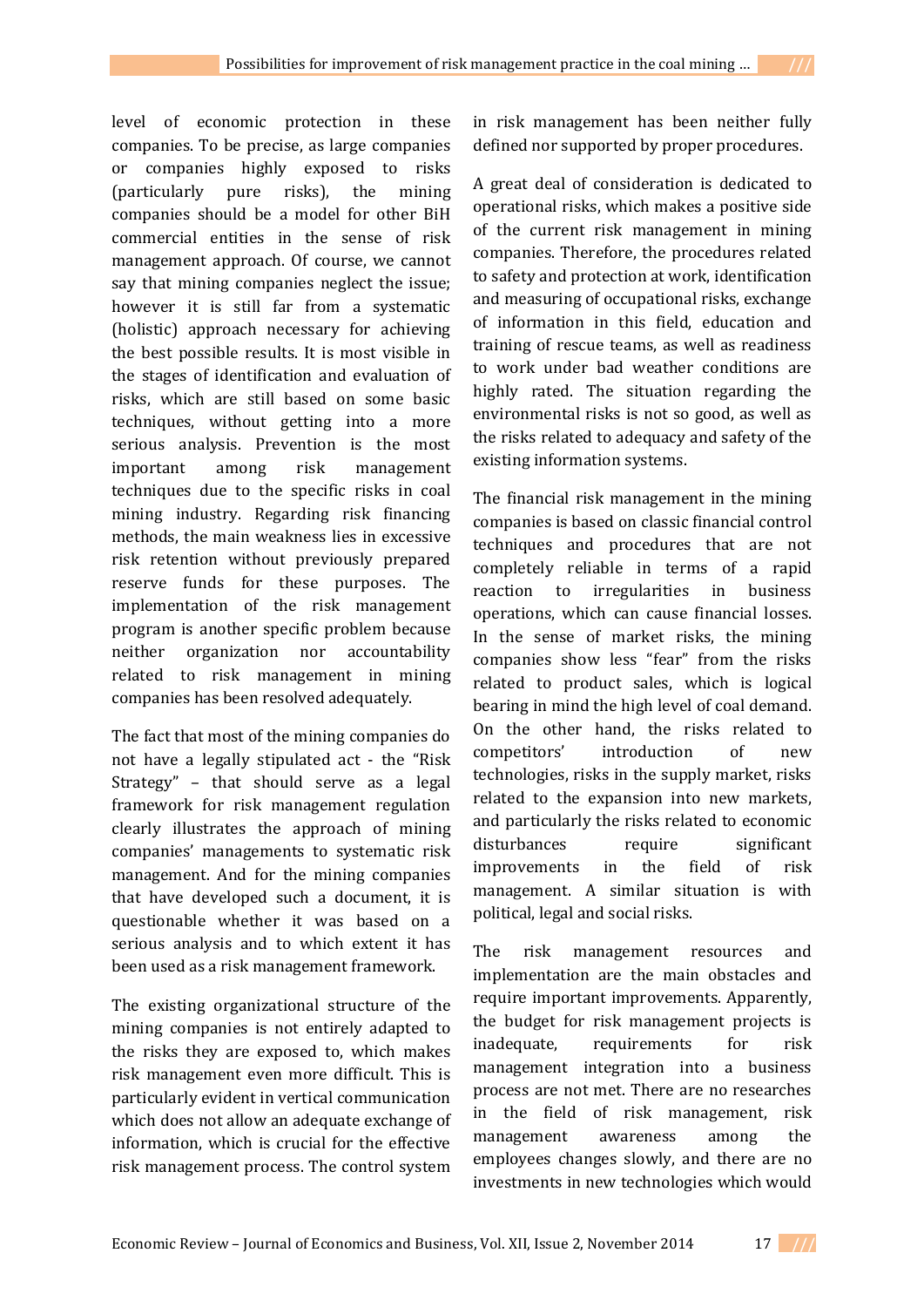upgrade the process. The external (independent) experts' services for education of employees and improvement of the risk management process are insufficiently used. Therefore, the general level of satisfaction in terms of risk management efficiency is not so high.

Finally, the following steps and/or activities for improvement of the risk management process in mining companies may be recommended:

- $\checkmark$  Reorganize the mining companies in a way that allows urgent formation of a separate organizational unit (division) with the focus on risk management and link it with internal audit and quality management system, which is still developing and should be completed in compliance with ISO 9001:2008 requirements. As an alternative, a special team, composed of the existing employees with relevant skills, could be formed and deal with risk detection, improvement and management system.
- $\checkmark$  One of the key activities of the mining companies in the improvement of the risk management process is creation of the strategy (including a vision, mission, strategic goal and strategy itself) and its effective implementation.
- $\checkmark$  Establish a comprehensive risk management process comprised of risk identification, evaluation, adequate treatment ("mitigation"), monitoring and control.
- $\checkmark$  Focus on mining company's internal controls, which must be regular and comprehensive, and precisely define the rules for such controls. The supervision over the internal control system should also be established and maintained.
- $\checkmark$  Risk management itself should be based on the following principles: contribution in creating surplus value, participation/contribution in decision making, explicit addressing insecurity;

systematic, structured and timely manner; organization based on information availability, adaptability, etc.

- $\checkmark$  Establish a single information system for all business locations of a mining company, GPS tracking for coal transportation, and more efficient system of distribution and transfer of documents within a company, as well as increase the level of risk information.
- $\checkmark$  Adopt a set of actions for technical and economic improvement of risk management in the coal mining industry.
- $\checkmark$  Apply certain improvements in the processes of machinery and/or device manipulation, upgrade preventive maintenance of the machines, conduct regular equipment maintenance, increase the investment maintenance, etc.
- $\checkmark$  Risk management process improvements also include primary as well as permanent additional education of employees in the sense of increased individual risk awareness.
- $\checkmark$  In order to intensify business efficiency, a quality aspect must be incorporated in the risk management process as well, meaning it should become an integral part of the organizational culture.

### **REFERENCES**

- 1. Cazzaniga, M. et al. (2009). Mining Industry Engineering Insurance Exposure. *IMIA Conference, Istanbul, WGP*. 61(9), pp. 1-46.
- 2. Dunbar, W.S. (2007). Perceptions of Risk in the Mining Industry. *International Journal of Risk Assessment and Management*. 7(5), pp. 722-738.
- 3. Evans, R., Brereton, D. & Joy, J. (2007). Risk Assessment as a Tool to Explore Sustainable Development Issues: Lessons from Australian Coal Industry. *International Journal of Risk Assessment and Management*. 7(5), pp. 607-619.